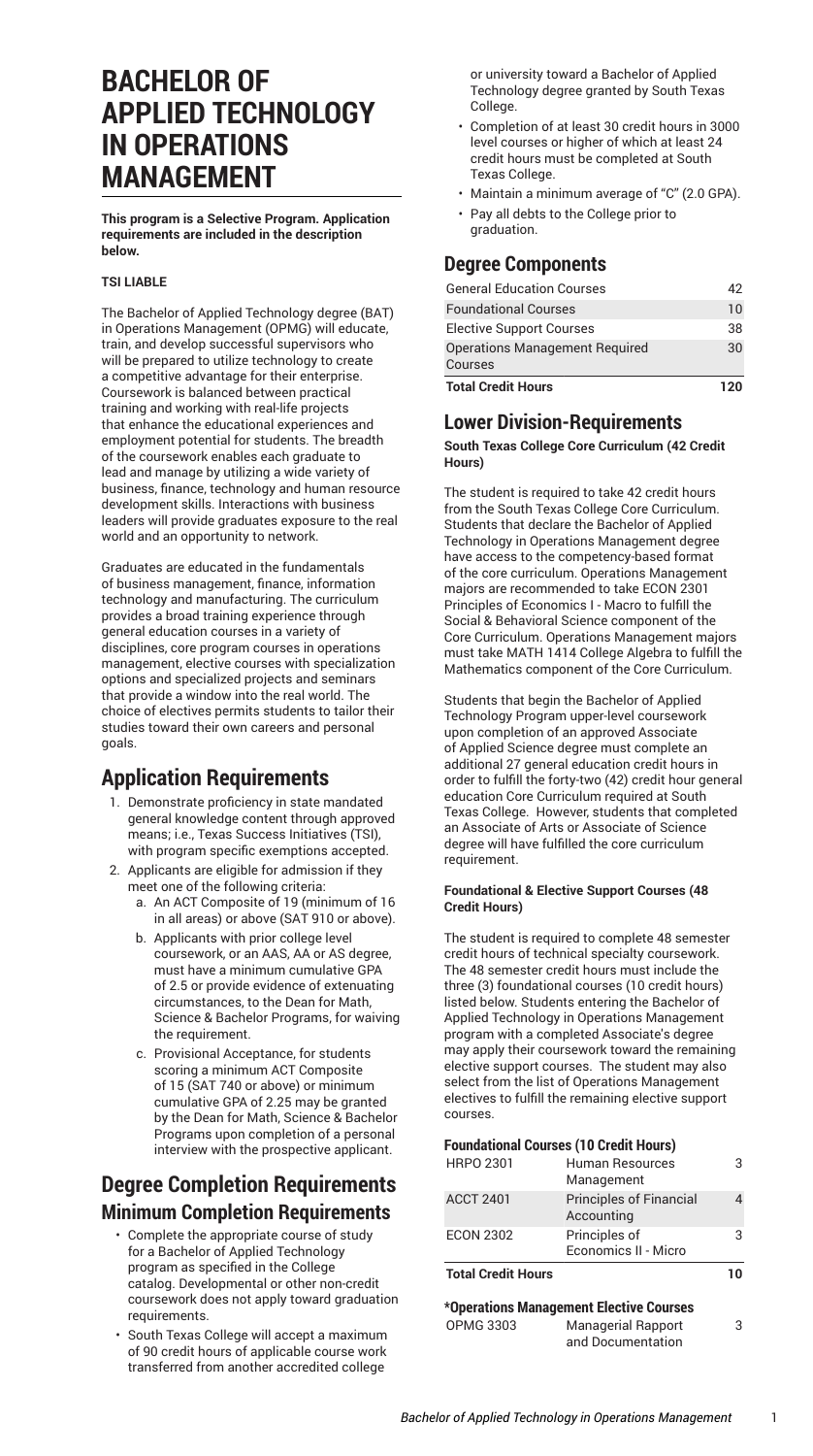| <b>OPMG 3311</b> | Technology<br>in Enterprise<br>Management                  | 3 |
|------------------|------------------------------------------------------------|---|
| <b>OPMG 3321</b> | Supply Chain<br>Management                                 | 3 |
| <b>OPMG 3337</b> | <b>Decision Making</b><br>Economics                        | 3 |
| <b>OPMG 3340</b> | <b>Quality Assurance,</b><br>Management and<br>Improvement | 3 |
| <b>OPMG 4341</b> | Purchasing and<br><b>Supply Management</b>                 | 3 |
| <b>OPMG 4342</b> | <b>Supply Chain Security</b>                               | 3 |
| <b>OPMG 4321</b> | <b>Project Management</b><br>Seminar                       | 3 |
| <b>OPMG 3322</b> | Logistics<br>Management                                    | 3 |
| <b>OPMG 4355</b> | The Manager and<br><b>Civic Engagement</b><br>Seminar      | 3 |

## **Upper-Division Requirements**

### **Prerequisites for Upper-Level Coursework**

- Junior Standing:
	- Completion of an Associate of Applied Science (A.A.S.) degree or completion of sixty (60) credit hours from a regionally accredited institution; or
	- Completion of an Associate of Arts (A.A.) or Associate of Science (AS) degree from a regionally accredited institution.
- Senior Standing:
	- A minimum of ninety (90) credit hours from a regionally accredited institution.
- A minimum GPA of 2.5 in previous coursework.

### **\*Required Operations Management Major Courses (30 Credit Hours)**

The upper-division Operations Management major courses educate students in the fundamentals of business management, finance, information technology, and manufacturing, while building upon skills already learned in the technical support areas. The curriculum design provides a broad training experience through courses in a variety of disciplines. Core program courses in operations management plus elective courses and specialized projects and seminars provide a window into the real workplace. All upperdivision required courses are offered 100% online and competency-based delivery format. \*Capstone: Operations Management is not offered in competency-based delivery format.

| <b>Total Credit Hours</b> |                                                           | 30 |
|---------------------------|-----------------------------------------------------------|----|
| <b>OPMG 4347</b>          | <b>Capstone: Operations</b><br>Management                 | 3  |
| <b>OPMG 4353</b>          | International<br>Business Seminar                         | 3  |
| <b>OPMG 4320</b>          | <b>Organizational Design</b><br>and Management<br>Seminar | 3  |
| OPMG 4312                 | Resource<br>Management                                    | 3  |
| <b>OPMG 4304</b>          | <b>Safety and Risk</b><br>Management                      | 3  |
| <b>OPMG 3338</b>          | Accounting for<br>Managers                                | 3  |
| <b>OPMG 3336</b>          | Management and Law                                        | 3  |
| OPMG 3310                 | <b>Decision Making</b>                                    | 3  |
| <b>OPMG 3305</b>          | <b>Organizational Theory</b><br>and Practice              | 3  |
| <b>OPMG 3302</b>          | Business and<br>Economic Statistics                       | 3  |

\*Revised course subject code pending THECB approval.

### **Program Learning Outcomes**

Through the Bachelor of Applied Technology in Operations Management Program Learning Outcomes, the student should demonstrate the ability to:

1. Create, organize, lead a teamwork group in charge of an organizational case study. (Assessment in OPMG 4320)

2. Search, analyze, compile data and information to report the strength, weaknesses, stability, or concerns of a local organization. (Assessment in OPMG 4320)

3. Design a business model for a small organization making explicit the rationale for the decisions implied in the design. (Assessment in OPMG 4347)

4. Develop a business plan incorporating specific documentation concerning legal and ethical boundaries. (Assessment in OPMG 4342)

5. Execution of specific project using Project Management techniques. (Assessment in OPMG 4347)

### **TSI LIABLE**

## **Four Year Recommended Course Sequence**

| Course                         | Title                                                     | <b>Credit Hours</b> |
|--------------------------------|-----------------------------------------------------------|---------------------|
| <b>First Year</b>              |                                                           |                     |
| Fall                           |                                                           |                     |
| <b>ENGL 1301</b>               | Composition I                                             | 3                   |
|                                | Component Area Option - Core Curriculum                   | 3                   |
| <b>HIST 1301</b>               | United States History I                                   | 3                   |
| Core Curriculum                | Language, Philosophy & Culture Elective -                 | 3                   |
| HRPO 2301                      | <b>Human Resources</b><br>Management                      | 3                   |
|                                | <b>Credit Hours</b>                                       | 15                  |
| Spring                         |                                                           |                     |
| <b>ENGL 1302</b>               | Composition II - Rhetoric                                 | 3                   |
| <b>HIST 1302</b>               | United States History II                                  | 3                   |
| Select one of the following:   |                                                           | 4                   |
| <b>MATH 1414</b>               | College Algebra                                           |                     |
| <b>MATH 2412</b>               | Pre-Calculus Math                                         |                     |
| <b>MATH 2413</b>               | Calculus I                                                |                     |
| <b>ACCT 2401</b>               | Principles of Financial<br>Accounting                     | 4                   |
|                                | <b>Credit Hours</b>                                       | 14                  |
| <b>Second Year</b>             |                                                           |                     |
| Fall                           |                                                           |                     |
| <b>GOVT 2305</b>               | <b>Federal Government</b>                                 | 3                   |
| Curriculum                     | Life and Physical Sciences Elective - Core                | 4                   |
|                                | Creative Arts Elective - Core Curriculum                  | 3                   |
| <b>Elective Support Course</b> |                                                           | 3                   |
| <b>Elective Support Course</b> |                                                           | 3                   |
|                                | <b>Credit Hours</b>                                       | 16                  |
| Spring                         |                                                           |                     |
| Core Curriculum                | Social and Behavioral Sciences Elective -                 | 3                   |
| <b>ECON 2301</b>               | <b>Principles of Economics I</b><br>- Macro (Recommended) |                     |
| GOVT 2306                      | <b>Texas Government</b>                                   | 3                   |
| Curriculum                     | Life and Physical Sciences Elective - Core                | $\overline{4}$      |
| <b>Elective Support Course</b> |                                                           | 3                   |
| <b>Elective Support Course</b> |                                                           | 3                   |
|                                | <b>Credit Hours</b>                                       | 16                  |